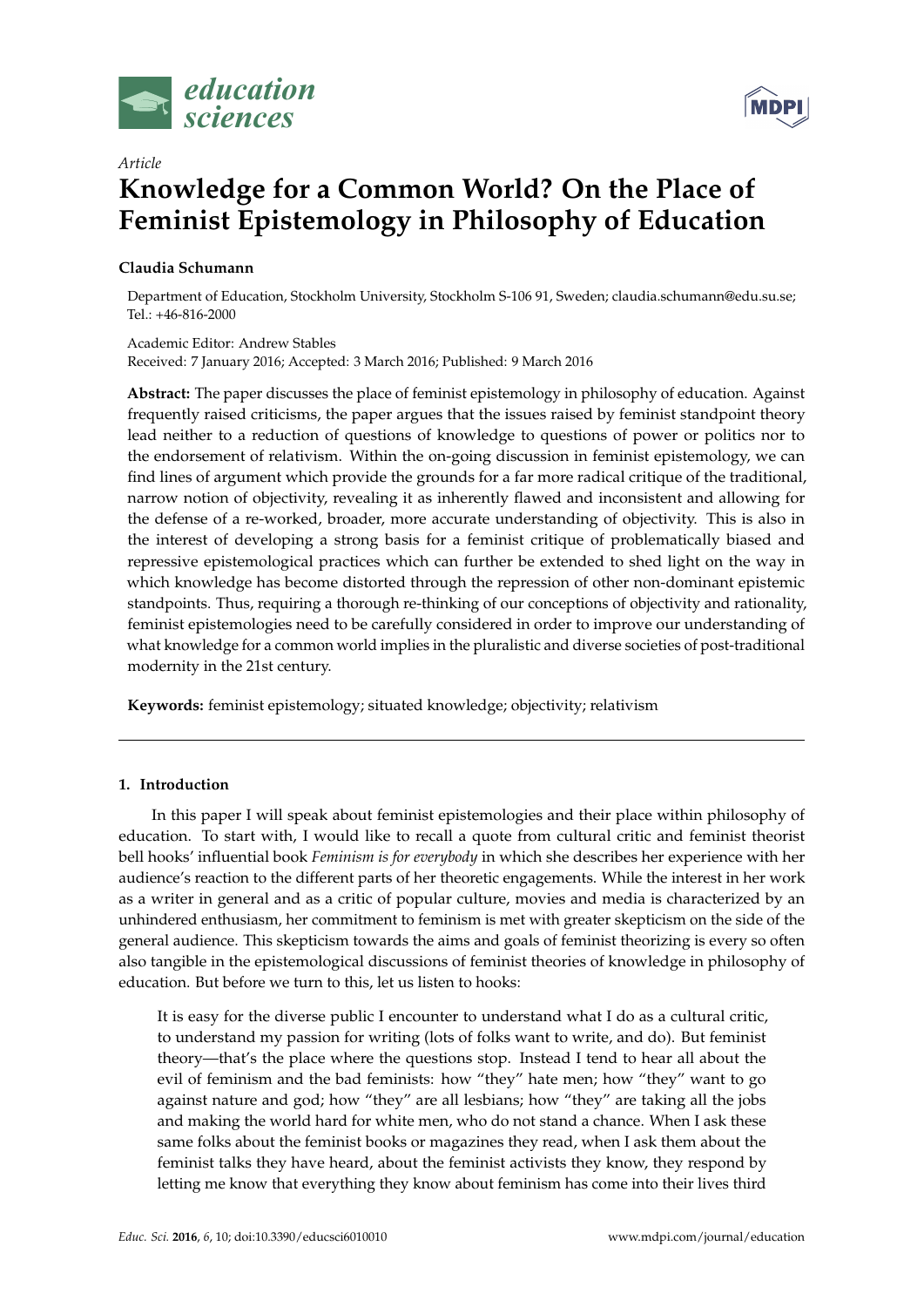hand, that they really have not come close enough to feminist movement to know what really happens, what it's really about. Mostly they think feminism is a bunch of angry women who want to be like men. They do not even think about feminism as being about rights—about women gaining equal rights. When I talk about the feminism I know—up close and personal—they willingly listen, although when our conversations end, they are quick to tell me I am different, not like the "real" feminists who hate men, who are angry. I assure them I am as a real and as radical a feminist as one can be, and if they dare to come closer to feminism they will see it is not how they have imagined it. [\[1\]](#page-10-0) (p. xi ff.)

The blunt and uninformed aversion against feminist theorizing, which hooks describes, surely does not translate directly into a comprehensive picture of the reception of feminist epistemologies in philosophy of education today. The ongoing academic debate nevertheless appears distorted by pre-existing biases. One of my main goals with this paper is to convince philosophers of education "to come closer to feminism" in order to "see it is not how they have imagined it". Indeed, my goal is to show that when feminist epistemologists and what is considered mainstream academic epistemology came closer to each other without the inhibitions of pre-formed opinions, we might arrive at a point where a serious discussion could first begin. Such a discussion could then be based on content-oriented argumentation advancing our conception of knowledge necessary for understanding adequately the diverse social reality we encounter in the beginning of the 21st century rather than spinning around merely imaginary enemies, cardboard figures and perceived threats.

### **2. What do Feminists Want in Epistemology and Why Does This Pose a Problem?**

Epistemological questions and the development, advance and assessment of theories of knowledge have occupied the minds of philosophers of education since the initial establishment of the field. It is not surprising that these questions are of major interest to the field and have received a great amount of attention. One major aim of education is without doubt the acquisition and transmission of knowledge. This raises questions not just about which beliefs we, as a community of educators, hold to be true and important enough to impart to the younger generation or to the hitherto uninitiated. Rather, our educational efforts directed at fostering future subjects of knowledge also raise questions regarding our practices of inquiry and justification and the way in which we are introduced into these practices.

Within general philosophy, the problem which feminist authors have been highlighting is the way in which our epistemological practices are biased in ways which exclude or disadvantage women. The development of feminist epistemologies has been undertaken in order to correct and improve our understanding of knowledge and to make our epistemological practice more inclusive and fair from the standpoint of women. Many feminists have argued that we need to re-think our customary conceptions of knowledge and take into adequate account the particular, contextual, embodied and emotional dimensions and conditions of knowledge generation. This includes a thorough-going reflection on the sexist biases and power imbalances that systematically undermine the interests of women (and other disadvantaged groups) in our educational and scientific practices. Women have been excluded as objects as well as subjects of knowledge. Scientific work in for example biology, medicine, history and economy has systematically ignored the bodies, life experiences and the work of women. All these instances of what has been described as "the politics of knowledge-ignorance" [\[2\]](#page-10-1) (p. 218) have led to a lack of knowledge and sometimes an intentionally produced ignorance regarding the world as seen from the perspective of and as relevant to the lives of women. Women have also been denied their status as subjects of knowledge due to structures which Miranda Fricker more recently has described as "epistemic injustice" [\[3\]](#page-10-2). Women have been denied access to education and educational institutions, their intellectual work has not received the same attention as the work accomplished by men, and more than one prominent male philosopher has characterized women as irrational and incapable of intellectual achievement or even sound judgment. One of the primary steps for feminist philosophers has therefore been to work on rectifying the philosophical canon from which women authors have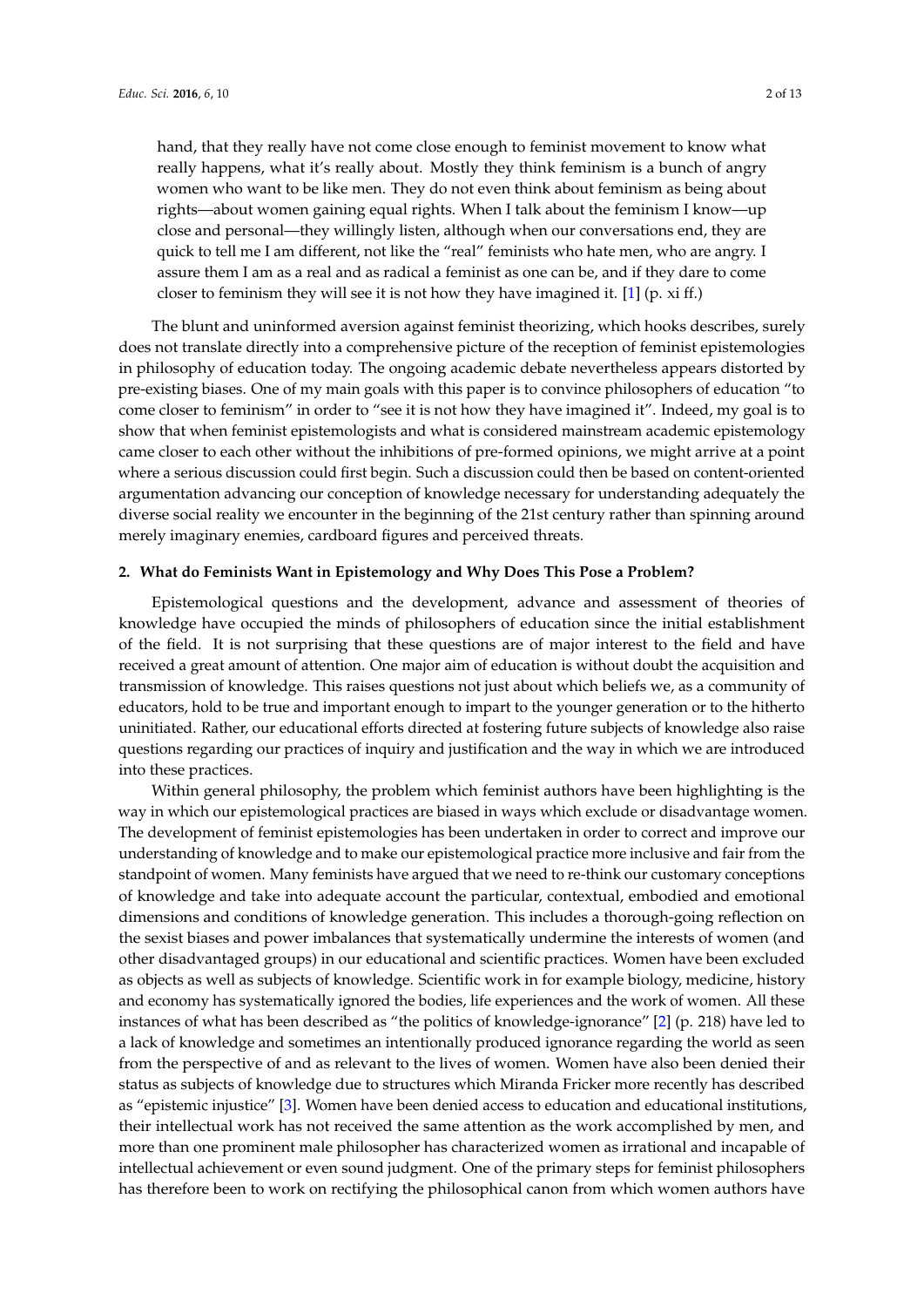been largely absent. In her seminal essay "Excluding women from the educational realm" [\[4\]](#page-10-3) and other works, Jane Roland Martin has carefully shown the consequences of these biases for philosophy of education. As Martin argues, excluding women as "both subjects and objects of educational thought from the standard texts and anthologies" [\[4\]](#page-10-3) (p. 41f.) not only neglects historical figures such as Mary Wollstonecraft, Maria Montessori, Catharine Beecher, or Charlotte Perkins Gilman and thus underrepresents the work women philosophers of education have contributed to the field, but it also leads to a distorted portrayal and evaluation of girls' education, of the role of female educators and furthermore hurts the field itself on a content level, subscribing to an inadequate division of "mind and body; thought and action; and reason, feeling, and emotion" [\[4\]](#page-10-3) (p. 54).

Against the modernist ideal of (scientific) knowledge the claim to a feminist epistemology might at first glance appear like a "contradiction in terms" [\[5\]](#page-10-4) (p. 445). This ideal originated in the context of the more general struggle to free our thinking from religious indoctrination and emphasizes objectivity and insight based on observation. In this way it aims at a relative neutrality with regard to the social and political status of the knower. In contrast, one of the main foci of the vast body of feminist work in epistemology has been to stress that knowers are socially situated. The feminist philosopher of education Barbara J. Thayer-Bacon, for example, argued for a "relational epistemology" [\[6\]](#page-10-5) which emphasizes the historical and social dimension of knowledge: "people have a past and have been affected by others' views" [\[6\]](#page-10-5) (p. 242) and holds that "all knowledge is value-laden or interest-laden, and that cognitive pursuits and their social organization are not independent entities" [\[6\]](#page-10-5) (p. 242). Such a postion creates multiple tensions with the modernist conception of knowledge as politically neutral, and these tensions appear clearly when we take a look at the way in which feminist epistemology has been received within philosophy of education.

On the one hand, the claims raised by feminist epistemology appear to largely align with other calls for revisions or the abolishment of the modernist epistemological paradigm by educational theorists working from postcolonial, postmodernist, critical theorist, multiculturalist, anti-racist or LBTQA perspectives. From the perspective of critical pedagogy, we find for example J. L. Kincheloe emphasizing the importance of discussing power in relation to knowledge in order to counter the oppressive implications of the globalizing neo-colonial world for educational institutions, research and knowledge production in the beginning of the 21st century [\[7\]](#page-10-6). Similar questions have been raised within the context of multicultural education, most prominently here by James Banks [\[8\]](#page-10-7), and it has been stated that "newer epistemologies and methodologies are reinventing multicultural education in the 21st century" [\[9\]](#page-10-8) (p. 91). On the other hand, however, these claims towards alternative epistemologies and educational researchers' loose use of epistemology in the plural and as almost interchangeable with "methodology" has irritated epistomologists in philosophy of education. In a roundtable discussion between Lynda Stone, Lorraine Code, Denis Phillips, Harvey Siegel, and Claudia Ruitenberg [\[10\]](#page-10-9) (p. 121 ff.) it was clear that all discussants agreed to some extent that "epistemologies" was sometimes used at education departments in place of what would more correctly be described as "methodologies", but while Phillips and Siegel took this as displaying a certain "disdain for the field of epistemology" [\[10\]](#page-10-9) (p. 125), Ruitenberg, Stone and Code attributed these uses to a more general lack of a complex take on epistemology, and nevertheless as an expression of a deeper, furthergoing challenge for epistemology itself. To be sure, all discussants agreed that the claim of marginalized voices to be equally heard was a valid concern. But they disagreed strongly on whether this was a question of social justice, with the political dimension of knowledge being at most of minor importance to epistemology (Phillips, Siegel), or whether it articulated an important and central challenge for epistemology itself (Code, Ruitenberg, Stone). This difference between the roundtable discussants was too a large extent also paralleled by whether they placed themselves in the so-called analytic or continental tradition. The idea that feminist and other challenges to the modernist paradigm in epistemology are somehow threatening to epistemology as a field, also shows when Harvey Siegel "situates" himself as writing in the "no longer dominant (let alone hegemonic) analytic style" [\[11\]](#page-11-0). It is not the purpose of this paper to judge whether this perceived marginal position of the (male) analytic epistemologists corresponds to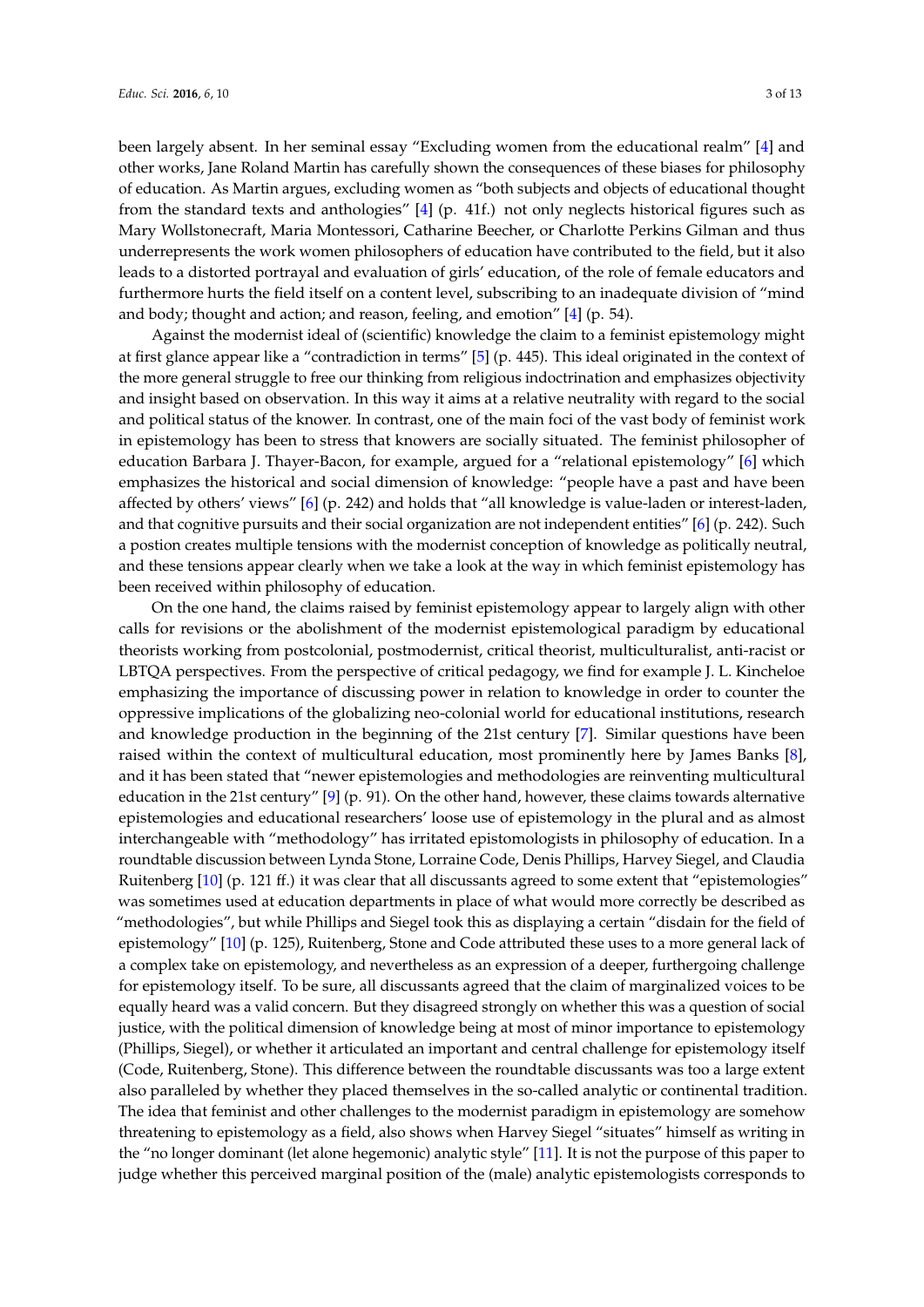actual numbers of publications and citations in relevant philosophy of education journals, rather I will try to stay with the content-oriented question of whether and to which extent the particular criticisms raised by feminist epistemologists pose a challenge to the modernist paradigm in epistemology that should be taken seriously by anybody with a serious interest in the field.

One blatant example for how these tensions have played out within philosophy of education can be found in two different special issues released in the journal *Educational Theory*. The editors of the special issue on "What Feminist Inquiry Contributes to Philosophy and Philosophy of Education" in *Educational Theory*, Barbara Thayer-Bacon and Gayle Turner, state that "one of the significant contributions feminist inquiry has made to contemporary philosophy and the philosophy of education is standpoint epistemology" [\[12\]](#page-11-1) (p. 300). As Thayer-Bacon and Turner summarize, feminist standpoint epistemologists "have soundly argued for the limits of knowers, as situated knowers embedded within a particular context (including time, location, and culture), and [that] they have made visible the role power plays in theories of knowledge (that the criteria and standards used to judge good scholarship and research are not neutral or unbiased)" [\[12\]](#page-11-1) (p. 301). However, if we were to take a subsequent issue of the same journal focusing on "Epistemology and Education" as an indication for how standpoint epistemology has been received within philosophy of education, Thayer-Bacon's and Turner's assessment of feminist impact might appear overly optimistic. While Harvey Siegel, in the introduction to the issue, points out that philosophers of education have been discussing the "leading figures in the challenge to the epistemological legacy of Logical Positivism and the development of a post-positivist philosophy of science" [\[13\]](#page-11-2) (p. 123), feminist standpoint theorists are apparently not considered an important part of the post-positivist tradition in epistemology and only receive explicit attention in the "Afterwords" of said issue.

There, the author Dennis Cato charges Maureen Ford's article on feminist epistemologies of situated knowledge [\[14\]](#page-11-3) in the afore-mentioned issue edited by Thayer-Bacon and Turner as having "nothing to contribute to either philosophy or philosophy of education" and as trying "to hijack epistemology in the interests of her feminist agenda" [\[15\]](#page-11-4) (p. 249). The author's anxiety of feminist terrorist attacks on epistemology shapes the short text throughout so strongly that it is somewhat of a challenge to extract specific and clear points of criticism from it. Nevertheless, it appears that the more cogent parts of his worry seem to center on two rather common charges which are raised against feminist standpoint epistemology. Firstly, the author worries about reductionist tendencies, claiming that standpoint epistemology attempts to "reduce epistemology to politics and power" [\[15\]](#page-11-4) (p. 249). Secondly, he claims that feminist standpoint epistemology "must embrace an anything-goes relativism" [\[15\]](#page-11-4) (p. 249) which, naturally, alarms and evokes the usual philosophical reservations against strongly relativist positions, appearing to require the abandonment of our claims to truth, rationality and objectivity.

The above example is one particularly drastic illustration of the conflicts and tensions that have arisen around the reception of feminist epistemology, and as we have seen in the example of the roundtable discussion (see above), we can also find more promising instances of serious mutual dialogue and acknowledgment between feminist and mainstream epistemologists in the field. However, the two main charges raised by Cato against Ford's take on feminist standpoint epistemology nevertheless resound like a recurring theme also in these more amicable exchanges. When in the roundtable discussion Harvey Siegel willingly conceded that "the word 'epistemology' has evolved. [...] But I don't think that says very much" [\[16\]](#page-11-5) (p. 128). Lorraine Code replied "I think this says a lot" [\[16\]](#page-11-5) (p. 128). My arguments in the following will side with Code in assuming that feminist epistemologists have articulated serious challenges for our conception of epistemology, rationality, and objectivity. They will also take into account some of Siegel's concerns by emphasizing that feminists are not the only ones pushing for a post-positivist epistemology. It is not the primary aim of the present paper to defend Ford's article itself against Cato's fearful derisions. Such a defense has already been undertaken by James C. Lang who felt that the dismissal of Ford's article required support from his "own masculine perspective"  $[16]$  (p. 75). Rather, I would like to present the breadth of positions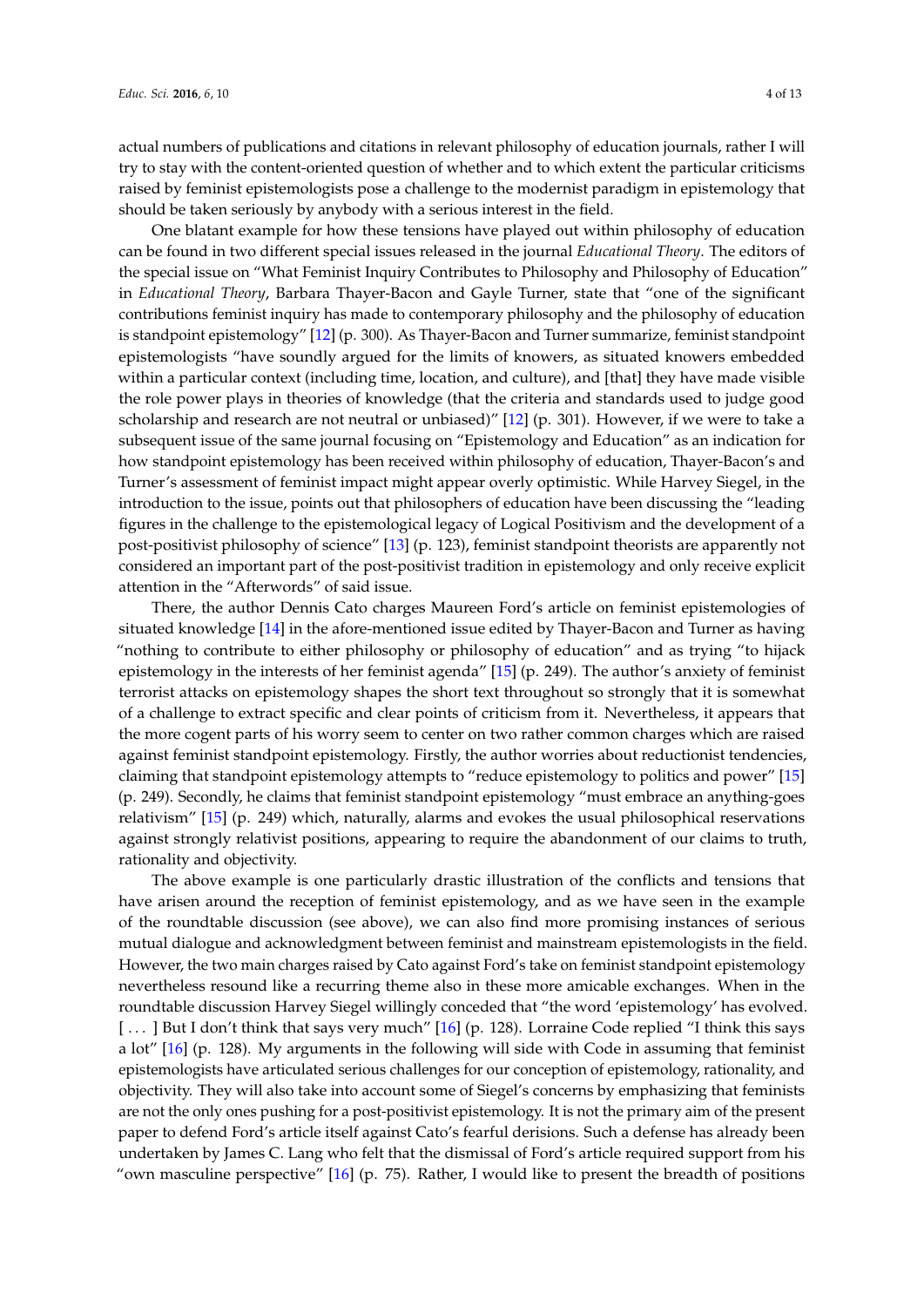and arguments feminist epistemologists have developed regarding the intricate relationship between power and knowledge and how they have variously addressed the question of relativism.

Whereas Lang in his defense of Ford's article tries to argue for the plausibility of feminist epistemologies of situated knowledge with the help of Immanuel Kant and Lorraine Code from a roughly constructivist perspective, I will try to broaden the picture of options a little further. One difficulty I see with constructivist takes on knowledge is that rather than questioning the traditional, narrow conception of objectivity as an adequate *understanding* of objectivity and re-claiming a more adequate understanding of it, the constructivist approach arguably still subscribes to the narrow conception of objectivity in its rejection of it. As I will try to show in the following, within the on-going discussion in feminist epistemology, we can find lines of argument which provide the grounds for an even more radical critique of the traditional notion of objectivity in revealing it as inherently flawed and inconsistent, which allows for the defense of a re-worked, broader, more accurate understanding of objectivity. This is also in the interest of developing a strong basis for feminist critique of problematically biased and repressive epistemological practices which then can be further extended to shed light on the way in which the perspectives of other societal groups have similarly been repressed. The point of my argument will be to demonstrate that the issues raised by feminist standpoint theory do neither necessarily lead to a reduction of questions of knowledge to questions of power or politics nor to the endorsement of relativism, but rather require a thorough re-thinking of our conceptions of objectivity and rationality, and that they have to be carefully considered in the interest of improving our understanding of what knowledge for a common world implies in the pluralistic and diverse societies of post-traditional modernity in the 21st century.

#### **3. Varieties of Feminist Epistemology and the Example of Different Takes on Objectivity**

One of the aspects which the above example of the epistemological discussions in philosophy of education highlights is that the critical reception of feminist epistemology follows a rather limited perception of the field. For this reason, I will first give a rough overview of the variety of positions which feminist epistemologists have been defending throughout the last decades. In the further discussion I will then focus more narrowly on the particular charges against feminist epistemology in terms of an apparent endorsement of a reductivist and relativist conception of knowledge. The internal diversity within feminist epistemologies surrounding different conceptions of objectivity is meant to illustrate the breadth of the feminist discussion in contrast to some of the ways in which it has been understood and received within philosophy of education. Furthermore, by aligning and comparing the different positions on objectivity within feminist discourse with the perspectives defended within more general mainstream epistemology, feminist epistemologies rather than constituting an apparent anomaly within epistemology or, as Cato put it drastically, as attempting "to hijack epistemology" can be shown to be neatly paralleled by the criticisms and re-workings of traditional notions of objectivity put forth by other post-positivist epistemologies.

#### *3.1. Historical Overview of Feminist Epistemologies*

The following short overview of some major theoretical traditions of feminist epistemology will necessarily fall short of giving a comprehensive picture of the variety of approaches developed in the last decades. However, I hope it will serve as a useful introduction to illustrate the breadth and internal differences of the feminist discussion in epistemology for all those readers who so far, for various reasons, have not come into closer contact with this discussion. For this purpose, it is still helpful to follow Sandra Harding's 1986 distinction [\[17\]](#page-11-6) between three central strands of feminist epistemologies: feminist standpoint theory, feminist postmodernism and feminist empiricism, and we will take a short look at each of these strands respectively. Harding's classification still provides a meaningful starting point to outline the scope and variety within and between the different traditions of feminist epistemology even though in today's discussion these positions have each advanced to a point where they are no longer as plainly separable.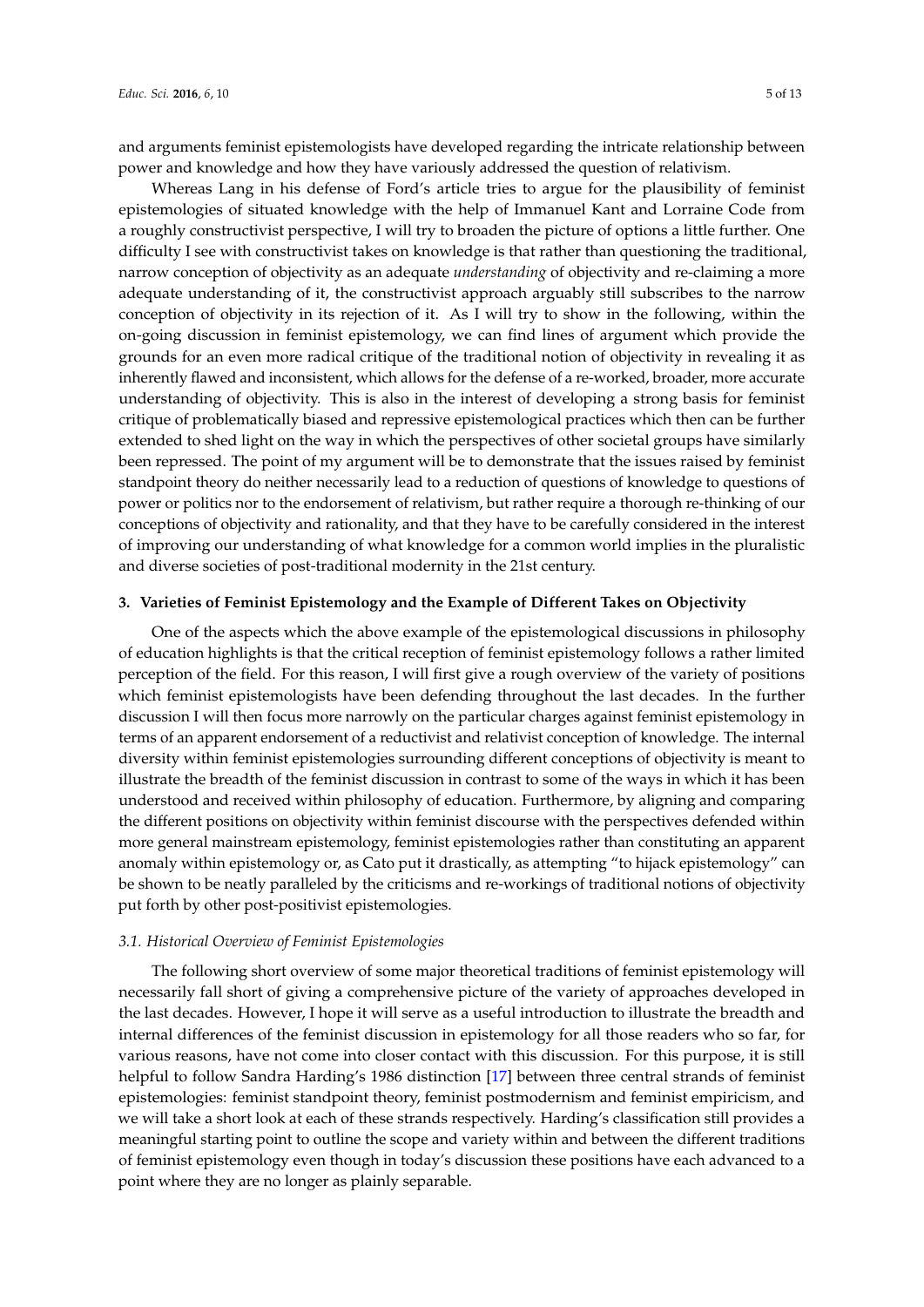One of the first prominent proponents of feminist standpoint theory was Nancy Hartsock [\[18\]](#page-11-7) (pp. 105–312). As a form of critical theory, feminist standpoint theory aims at developing a critical theoretical description of the world in order for women to form an adequate understanding of the different forms of oppression they experience and to empower them to change and improve their own situation. Hartsock famously extended the argument György Lukács developed in his *History and Class Consciousness* (1923) about the privileged epistemic position of the proletariat [\[19\]](#page-11-8) (pp. 149–222) to the idea that women's lives and experiences offer a similarly privileged epistemic perspective in sexist societies. Following and elaborating on Marx' theorizing, Lukács, one of the founders of Western Marxism, had argued that the way we think about society is mediated by the material conditions we live under. Therefore, even if an account of capitalist society will generally be biased in favor of the dominant class and even though the proletariat largely partakes in its own oppression by sharing these ideas, taking on the "standpoint of the proletariat", *i.e.*, exploring the experiences and living conditions of the proletariat, will ultimately reveal the shortcomings of the biased account, and thus bring us closer to an objective account of the social reality of capitalist society. The working classes in capitalist society suffer most under its detrimental consequences and therefore are placed in a privileged position with regard to attaining adequate knowledge about the objective reality of social relationships in capitalism. Similarly, so Nancy Hartsock's extension of that argument, while women might partake in their own oppression in sexist societies, their lives and experiences nevertheless reveal the suffering which can highlight the shortcomings of sexist societal visions. So, if we take on the standpoint of women in sexist societies, we will arrive at a more objective account of social reality in sexist societies. As Thayer-Bacon and Turner continue this line of thought, "blacks are more aware of racism than whites in white racist societies because they experience the results of that racism directly in their daily lives. The same is true for homosexual people living in a society where heterosexuality is taken for granted as the norm of society and homosexuality is treated as deviant or sinful" [\[12\]](#page-11-1) (p. 300). The structural differences which show its negative consequences clearly in the lives, activities and experiences of women, ethnic, religious, and sexual minorities provide the basis for privileged epistemic standpoints similar to workers' lives forming a basis for the proletarian epistemic standpoint.

Due to their social position women, and by extension other oppressed societal minorities, attain different types of knowledge and understanding of social reality in sexist, racist, classist and heteronormative societies which can serve as a basis to challenge dominant visions and to arrive at a more objective view of social reality. However, it is important to note that just as the working classes' knowledge (in Lukács' terminology the consciousness of the proletariat) is not simply given, but has to be achieved in constant political struggle and theoretical analysis, similarly the knowledge available from a feminist epistemic standpoint is something that has to be continuously struggled for, theoretically as well as in political practice, in order to be able to serve and help us overcome the structural oppression of women.

One of the most important points of criticism against the position developed by Nancy Hartsock focused on the essentialist understanding of the category of woman. Insofar as the account seems to pre-suppose that women share a fundamental set of features which connects them all as a group, it did not pay sufficient attention to the way in which the identities, experiences and lives of women differ amongst different groups of women and even between different individuals. Stimulated by the criticism put forth by postmodernist, postcolonial, black, Latina and lesbian theorists, which will be further discussed below, feminist standpoint theory today has advanced so that it no longer pre-supposes one uniform epistemic standpoint which women inhabit qua being women. As exemplified in the later work of scholars like Harding [\[20,](#page-11-9)[21\]](#page-11-10) or Collins [\[22\]](#page-11-11), feminist standpoint theorists now embrace a plurality of situated standpoints, trying to incorporate the various ways in which different experiences of living as a woman in sexist societies interrelates with other social positions such as class, race, sexual orientation, religion.

As already mentioned briefly above, feminist standpoint epistemology was criticized for assuming an essentialist understanding of the category "woman" by feminists working in a post-structuralist,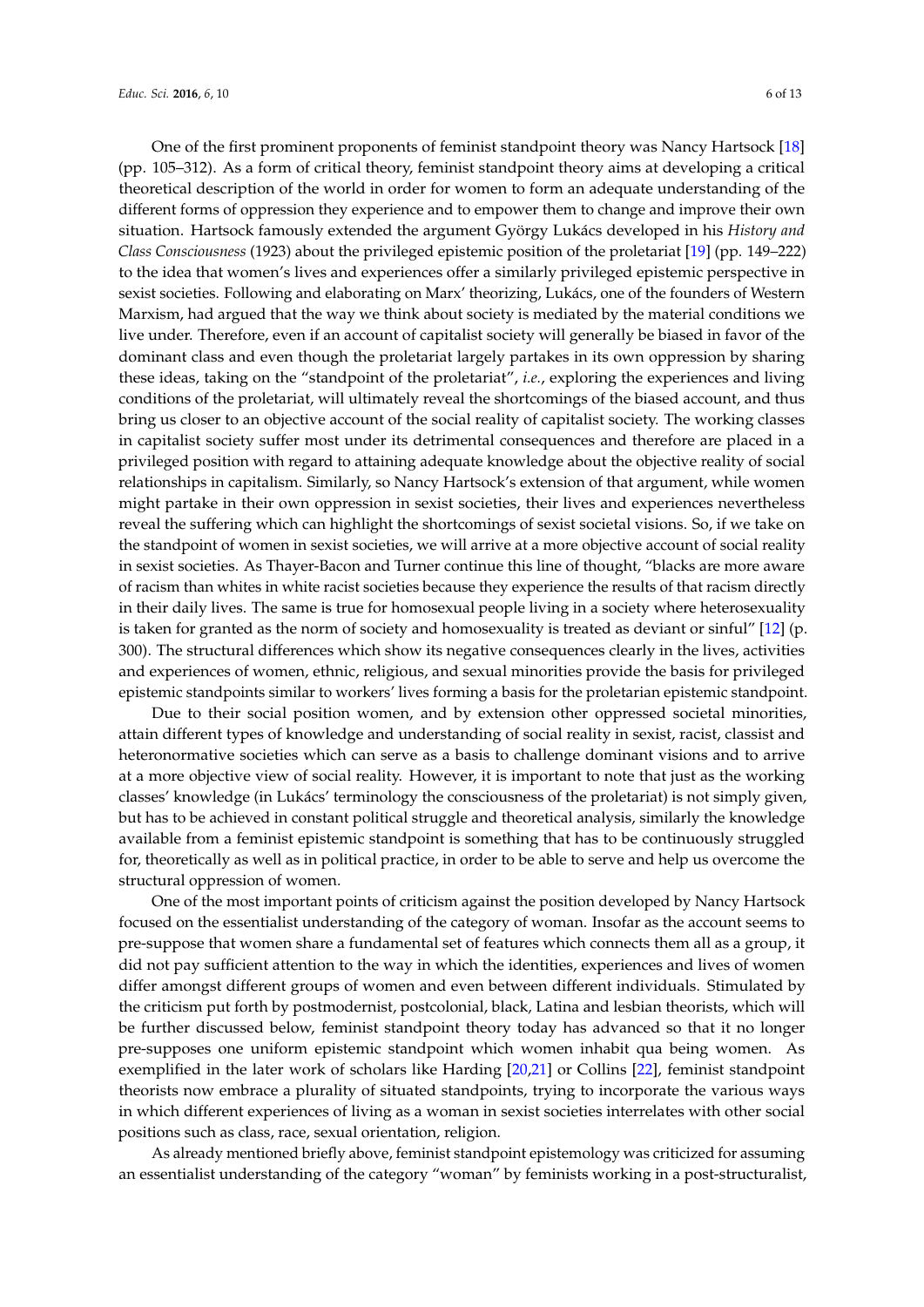postmodern and deconstructivist tradition. Followed authors such as Michel Foucault, Jacques Lacan, Jacques Derrida, Jean-François Lyotard, postmodern feminism has emphasized that the meanings of signs are not fixed, but contingent, and change throughout time, place and context. Early work in this tradition still worked from a rather strongly pronounced opposition between male and female ways of knowing, as in Hélène Cixous' call for an "écriture feminine" [\[23\]](#page-11-12) to destabilize phallocentric language, in Luce Irigaray's insistence on introducing a notion of true sexual difference in order to grant women a subject position in their own right [\[24,](#page-11-13)[25\]](#page-11-14), or in Julia Kristeva's departure from Lacan's emphasis on the father figure, language and knowledge (the symbolic) and turn towards a focus on the mother figure and the preverbal stage preceding identity formation (the semiotic) to make room for a playful disruption of the logocentric language controlled by the father [\[26\]](#page-11-15). The work of later postmodernist feminists such as prominently Judith Butler [\[27\]](#page-11-16), however, has focused on the critique of essentialist understandings of what being a woman entails and on the deconstruction of the idea of natural and necessary binary differences between men and women, which, they argued, have served to justify women's exclusion and oppression. Instead, they have drawn attention to the mutual social and discursive construction of sex as a biological category and gender as a social category. In this way, they have advanced the internal critique of feminist discourse through questioning the basic category of "woman" as the epistemic subject as well as the object of analysis presupposed by feminist theory. By asking questions such as which subjects are constituted as part of the category woman, and which subjects are being excluded through the discursive construction of a normative idea of "woman", postmodernist feminists have drawn attention to the way in which large parts of feminist theorizing took the experiences of white, heterosexual, middle-class women as the taken-for-granted standard. Arguing that there is no transcendent truth or objectively correct way in which to apply the identity category "woman" and insisting that it is an open, unstable construct which we "perform" [\[28\]](#page-11-17), they drew attention to the internal diversity and the blurred boundaries of what counts as women's experience and is represented in feminist theorizing.

One of the persistent worries raised by critics against the postmodern insistence on the instability of the category of "woman" has been that it undermines the basis on which claims to objective knowledge about women's situation, the articulation of critique and the organization of political action for social transformation become possible. Authors such as Susan Bordo [\[29\]](#page-11-18), Donna Haraway [\[30\]](#page-11-19) and Seyla Benhabib [\[31\]](#page-11-20) have pointed to the danger of replacing the rightfully criticized "view of nowhere" of a supposedly neutral epistemic subject with the equally uninhabitable "view from everywhere" of infinitely differently embodied, situated, and interested knowers. Insofar as the infinite internally differentiated perspectives are all placed on equal par with each other, we run the danger of not having any criterion available to judge the validity of knowledge claims raised from any single perspective.

A third central strand within feminist epistemology has developed from a decidedly analytic and empiricist tradition. Feminist empiricists equally criticize the neglect of women philosophers in the philosophical canon as well as the structural discrimination against women in the sciences, which leads to the systematic underrepresentation of women scientists and women's concerns in knowledge production in general. Building mainly on post-positivist empiricist theorizing, prominently on Willard van Orman Quine's "naturalized epistemology", they emphasize the role of experience for epistemic practices while retaining that theory always remains underdetermined by evidence which requires considering the complex interdependence between theoretical preconceptions and experiential evidence in our practices of scientific observation. Following Quine and others, feminist empiricists understand epistemology as a non-foundational enterprise concerned with the empirical investigation of actual scientific practices. However, they generally reject Quine's clear separation of facts and values, arguing that feminist values can have an important function in countering sexist biases in scientific research. Furthermore, they go beyond Quine in emphasizing the role of scientific communities and networks and endorse a view of epistemology as a decidedly social rather than individual enterprise (see for example [\[32–](#page-11-21)[36\]](#page-11-22)). In this way many later feminist empiricists working in Quine's footsteps do not subscribe to a naïve idea of experience or empirical evidence as they were frequently charged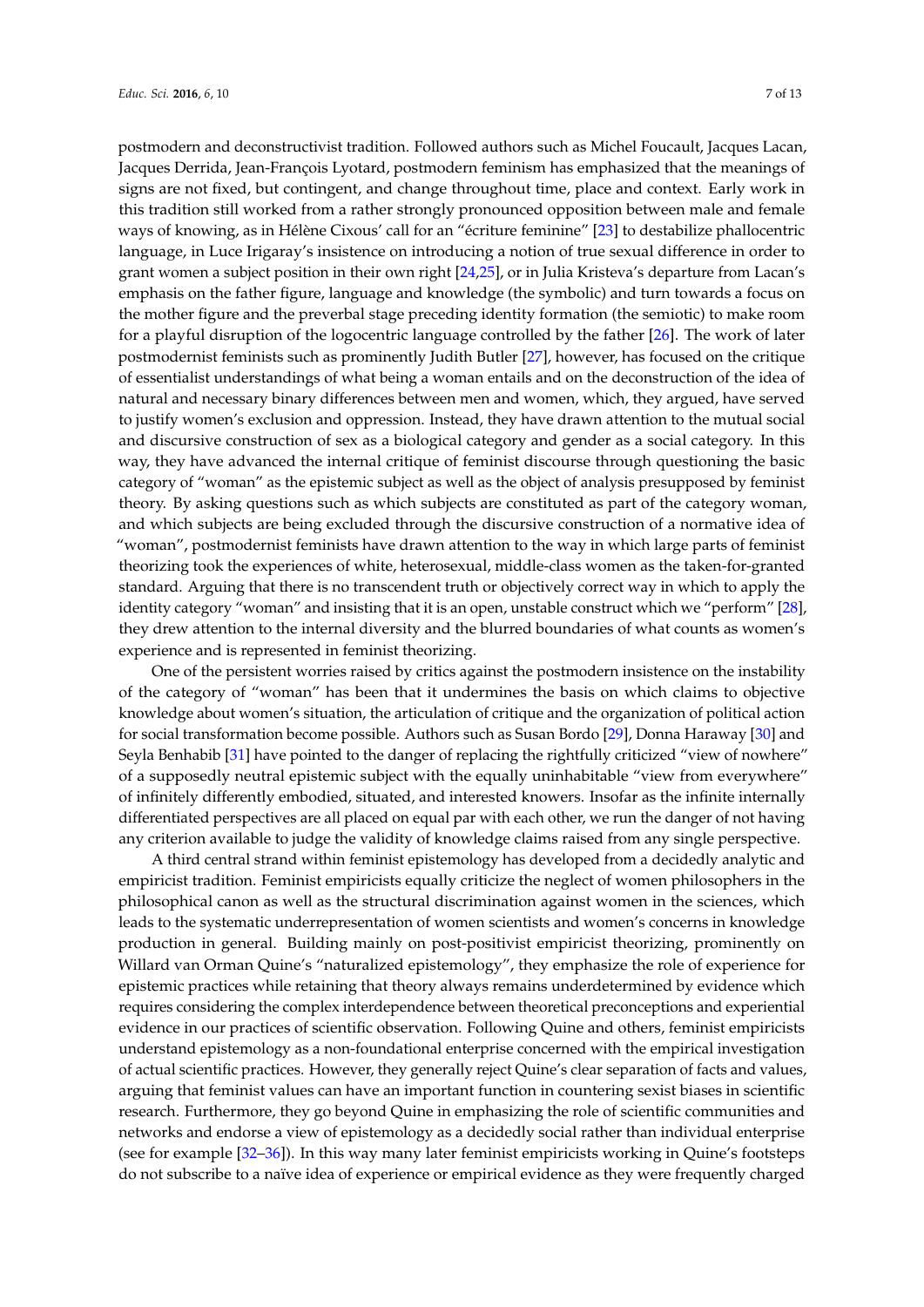for, and they also conceive of knowledge as produced by socially situated knowers rather than as an ahistorical relation between empirical facts and isolated individuals. In this way they do not fall prey to the criticisms frequently raised against feminist empiricists. [\[36\]](#page-11-22) This short exposition of the three central traditions one can distinguish within feminist epistemology should help not only to illustrate the breadth of the work that has been contributed to epistemology by feminist philosophers, but also prepares the background for being better able to locate the various positions when we now turn to the special case of different ways in which objectivity has been conceptualized by feminist epistemologists.

#### *3.2. Re-Thinking Objectivity within Feminist and Other Post-Positivist Epistemologies*

From the example of the debate in philosophy of education discussed above (confer chapter 2) it might appear that the battle lines in philosophy of education go between those who claim that knowledge is in a relevant sense perspectival or situated which discredits all claims to objective knowledge or truth as unjustified universalization of particular standpoints or perspectives (feminists), and on the other hand those who want to hold on to the possibility of defining criteria by which a description of the world can be said to be objectively superior to other descriptions (epistemologists). I hope that the following discussion will help to correct this picture. My argument rests on the central idea that what is the true challenge of feminist standpoint epistemology is its re-working (rather than merely abandoning) of a narrow conception of objectivity and rationality, a conception which is actually shared by quite a few epistemologists and feminists alike. I will try to show that feminists and epistemologists "in the world of general philosophy" [\[13\]](#page-11-2) (p. 124) can be equally found to (1) reject narrow objectivism and embrace relativism of some form (T1); (2) defend narrow objectivisms (T2); and (3) repudiate narrow objectivism and defend broader objectivisms as well as broader notions of rationality (T3). Following the detailed analysis put forth by Alice Crary [\[30\]](#page-11-19), it is the third option (T3) which I consider the most fruitful route for thinking about the contemporary challenges regarding the epistemic aims of education as well as epistemic questions of teaching, learning, and curriculum theory.

As discussed above, Nancy Hartsock's original proposal for a feminist standpoint theory has been widely criticized for its (alleged) essentialism regarding the women's standpoint as well as for not paying enough attention to the differences between various groups of women and also between the lives of different individual women. As Alice Crary rightly points out, if feminist criticism was indeed only possible from "a perspective that is essentially and exclusively women's" [\[37\]](#page-11-23) (p. 184), then this form of social criticism would not be able to lay claim to objective authority and thus undermine one of Lukács' main points. Therefore, Crary prefers Sandra Harding's account for "her description of objective, non-essentialist modes of thought that are dedicated to making sense of anomalous elements in women's experience" [\[37\]](#page-11-23) (p. 185), because "if we are to account for what is anomalous in women's experience, we need to look at women's lives from a perspective informed by an appreciation of the injustice of structures that keep women as a group in an inferior social position" [\[37\]](#page-11-23) (p. 185). The non-essentialist, and objective form of standpoint theory which Crary champions claims that "a good understanding of women's lives is unavailable apart from an appreciation of the insidiousness of sexism" [\[37\]](#page-11-23) (p. 185). In order to avoid the association with the any essentialism Crary speaks of "feminist objectivisms" [\[37\]](#page-11-23) (p. 186), and it is these so-called "feminist objectivisms" which I think deserve further attention if we want to go beyond option (T1) and (T2) discussed above.

Crary is well aware that feminist objectivisms have been met with criticism also from many feminist theorists. However, she is careful to point out that, while the rejection of objectivity is widely associated with "feminist postmodernism" (e.g., [\[27](#page-11-16)[,38\]](#page-11-24)), there are also feminist theorists who would claim the label postmodernist for themselves and who would nevertheless want to endorse a wider conception of objectivity (e.g., [\[39\]](#page-11-25)). Also, she discusses those feminist theorists who defend the traditional, narrow conception of objectivity, often associated with "feminist empiricists" or "liberal feminists", where again she is careful to make room for the possibility of being an empiricist and liberal while defending (T3). In order to allow for as much precision as possible, Crary ultimately distinguishes between "feminists skeptics" who criticize epistemology's claim to a standpoint of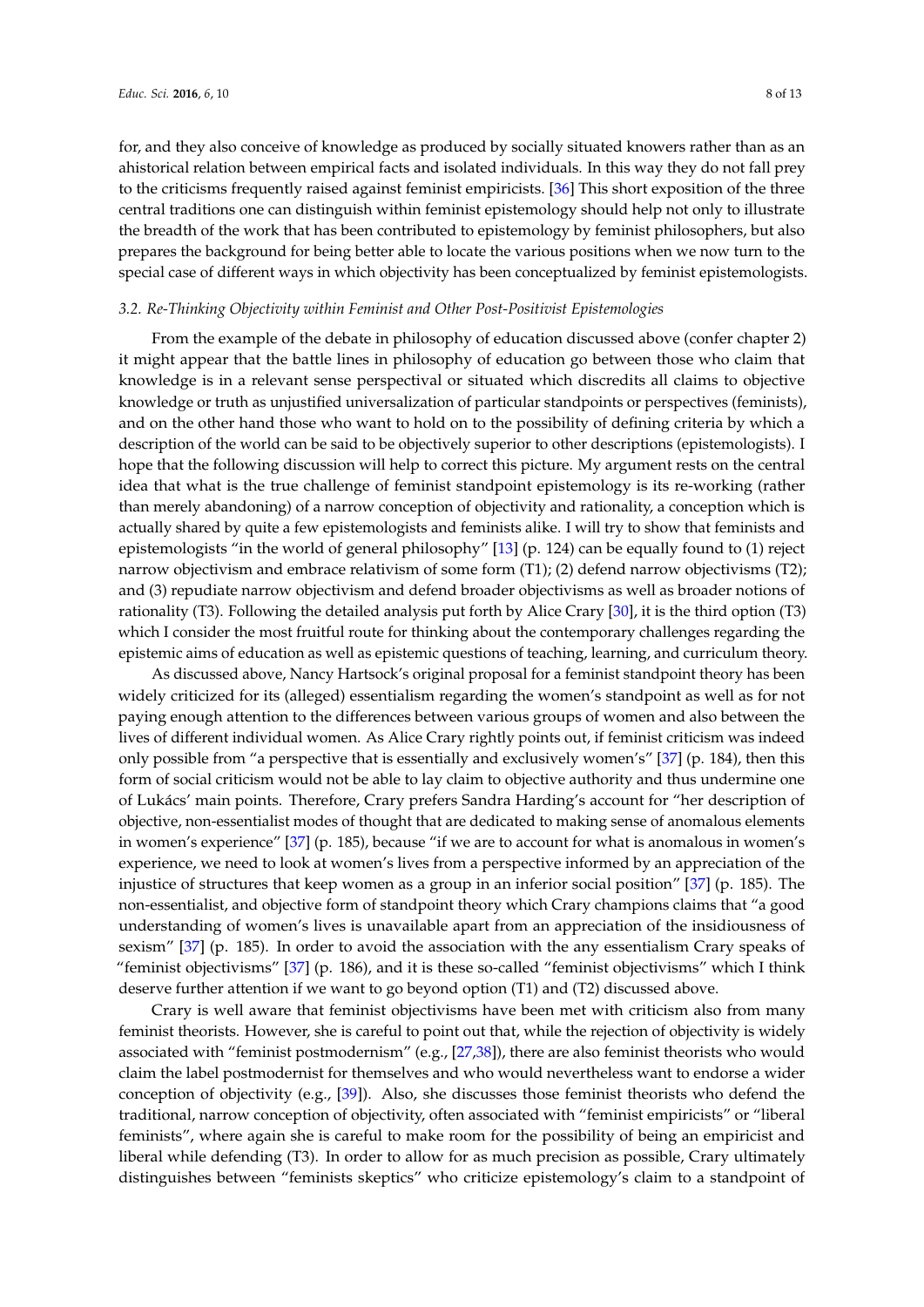nowhere to the extent that they come to reject objectivity altogether (T1), "feminists objectivists" who endorse a broad notion of objectivity (T3), and "traditional objectivists" who might also endorse a political feminist agenda but defend the traditional narrow conception of objectivity (T2).

There are a couple of points I would like to make here. Firstly, in the debate between Cato and Ford outlined above, only the position of feminist skeptics (defending T1), and traditional objectivists (defending T2) appear within the horizon of the discussion, while the position of the feminist objectivisms (T3) does not receive adequate attention. Lorraine Code, whose work is discussed in the article by Lang aiming to defend Ford's take on standpoint epistemology, argues that "on a continuum between extreme objectivism and radical relativism, the mitigated versions of each would approach one another quite closely" [\[40\]](#page-11-26) (p. 320). She recommends a "mitigated relativism" [\[40\]](#page-11-26) which allows to *critically evaluate* different perspectives and purposes of situated knowledge claims. She finds it preferable to a mitigated objectivism "for the freedom it offers from the homogenizing effects of traditional objectivism" and because "with its commitment to difference, critical relativism is able to resist reductivism and is able to accommodate divergent perspectives" [\[40\]](#page-11-26) (p. 320). At the same time such critical relativism is *mitigated* "in its constraints by 'the facts' of material objects and social/political artifacts" [\[40\]](#page-11-26) (p. 321). Code does not consider her own account as a full-fledged account of objectivity, but she conceives of power and prejudice as mechanisms which produce knowledge of these "facts". In this way she upholds a distinction between brute fact and knowledge as a social construction built on these facts which still underwrites the traditional narrow conception of objectivity even in her rejection of it. Furthermore, it remains unclear on which grounds the critical evaluation of different perspectives would be grounded from a relativist perspective. Barbara Thayer-Bacon defends a similar constructivist position when she defends her "qualified relativism" as preferable to what she calls "non-vulgar absolutism" [\[41\]](#page-11-27). She also recognizes that non-vulgar relativism and non-vulgar absolutism (*i.e.*, objectivism) have more in common with each other than with the respective extreme positions. But she attributes the choice for "non-vulgar absolutism", which is close to the broad objectivism I defend here, to a wish for "a Real world independent of human influence" [\[41\]](#page-11-27) (p. 436). In contrast I would want to insist that the "real world" as we encounter it is always already shaped by human influence and yet nonetheless very "real", which in my view is brought to the fore much more clearly if we insisted more strongly on a qualified or mitigated objectivism rather than relativism. Crary's insistence on a broad objectivism is more honest about the ultimate claims it wants to raise. Her proposal cuts deeper. She claims that the traditional, narrow conception of objectivity actually "misrepresents what objectivity is like"  $[37]$  (p. 10).

Drawing on Wittgenstein, and in a similar vein as the interpretations of his work by Stanley Cavell and John McDowell, Crary argues that the traditional, narrow conception of objectivity is inadequate when it assumes that we have to *abstract* from our subjective endowments in order to arrive at an objective view of reality. (She calls this the *abstraction requirement*.) To be clear, she believes that we need to rid ourselves of the narrow conception of objectivity *in order to arrive at an adequate picture* of "our concept of (full-blooded) objectivity" [\[37\]](#page-11-23) (p. 22), *not* in order to do away with it. As she understands Wittgenstein, his "attack on an abstraction requirement is intended not to discredit the concept of objectivity per se but rather to correct what he sees as an inaccurate conception of it" [\[37\]](#page-11-23) (p. 25) because there is something "internally confused about the idea of an abstraction requirement" [\[37\]](#page-11-23) (p. 26). In the wider conception which she endorses there is then "no longer any question of an ideally abstract standpoint from which to make the a priori, metaphysical determination that every (even problematically) subjective property is as such disqualified from objectivity" [\[37\]](#page-11-23) (p. 28). This, however, does leave room for the idea that some ascriptions might be "grounded in a *mere* projection of particular subjective propensities" [\[37\]](#page-11-23) (p. 28), but also for cases in which an ascription of subjective properties "figures in the best, objectively most accurate account of how things are and, further, that the person who lacks the subjective endowments that would allow her to recognize them is simply missing something" [\[37\]](#page-11-23) (p. 28). Her repudiation of the abstraction requirement not only leads to her endorsement of the wider notion of objectivity, but furthermore to the repudiation of a narrow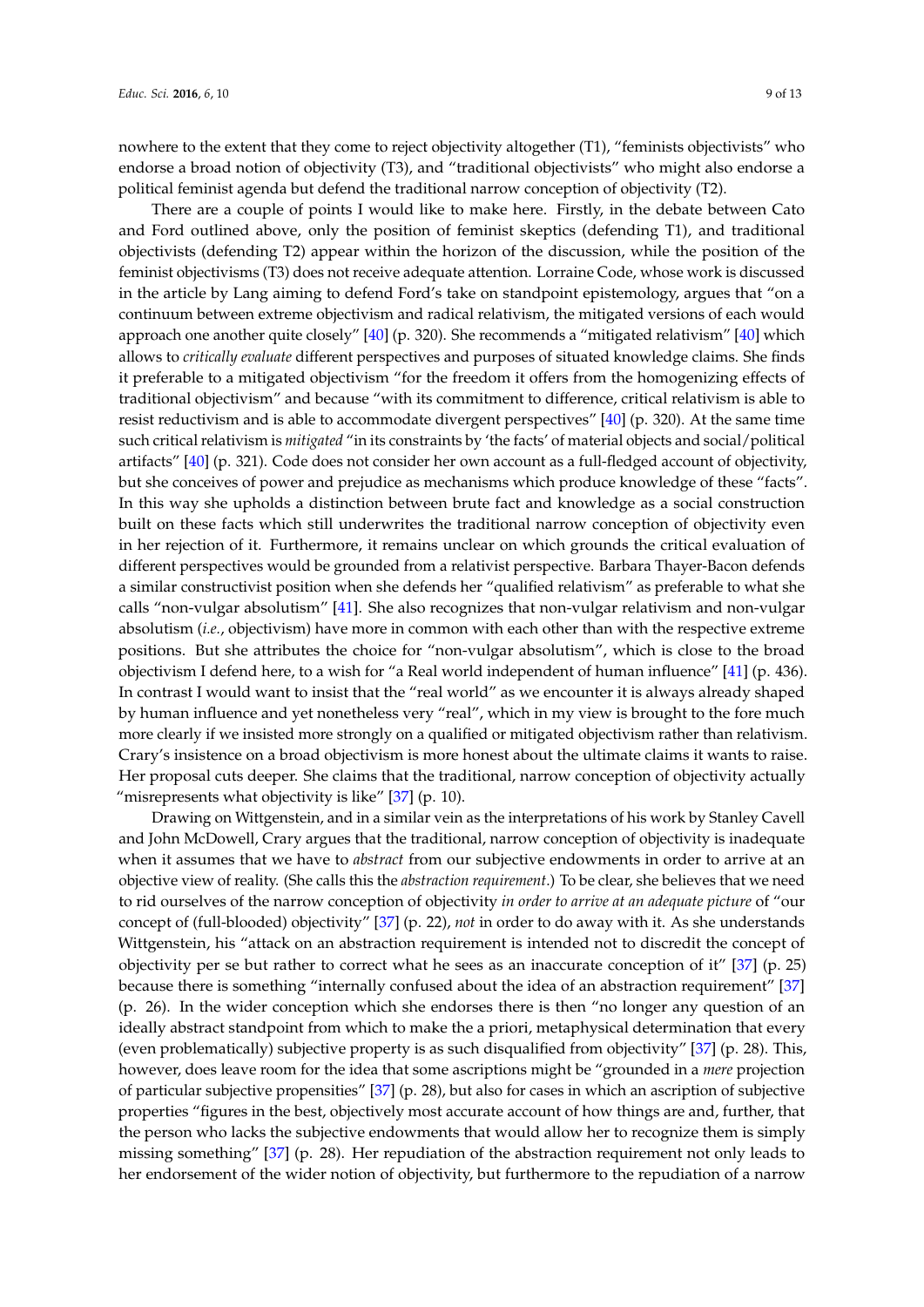conception of rationality. If it is not "possible to get our minds around how things are independently of the possession of any sensitivities, we [ . . . ] make room for an alternative conception on which the exercise of rationality necessarily presupposes the possession of certain sensitivities" [\[37\]](#page-11-23) (p. 118f.), such as a general appreciation of the insidiousness of sexism in order to arrive at a rational account of social reality in sexist societies.

Secondly, I would like to point out that a number of authors, whose work receives serious attention, defend (T1) as well as (T3) without also pursuing a "feminist agenda", attempting to "hijack" epistemology, as Cato had described it. The work of Richard Rorty, for example, could be aligned with the outright rejection of the narrow conception of objectivity and a full-hearted embracing of relativism (T1). While the more traditional epistemologists in philosophy of education might strongly criticize his work, they would certainly refrain from dismissing it as "having nothing to contribute" to philosophy or philosophy of education. This becomes quite obvious when we consider the fact that the issue on "Epistemology and Education" so dismissive of feminist epistemology included an article on the epistemological implications of the work of John McDowell. At the end of the article, the author states: "Reason cannot be neatly extracted from everyday life and behavior. Just as experience is conceptual 'all the way down', reason is always and everywhere manifested in actual situations, bound up with habits, emotions, and all the rest" [\[42\]](#page-11-28) (p. 211f.). Besides McDowell, also the work of Robert Brandom and his account of objectivity "as consisting in a kind of perspectival *form*, rather than in a nonperspectival or cross-perspectival *content*" [\[43\]](#page-11-29) (p. 600) could with some justification be aligned with (T3). This is just to underscore that Crary and the "feminist objectivists" she aligns her own position with are not the only ones to develop such a position.

When looking more closely at the concrete educational implications such a broader understanding of objectivity and rationality would have for the development of curriculum, of our conceptions of teaching and learning as well as of the epistemic aims of education, we will surely notice a significant amount of overlap with some revisions of traditional understandings which have been brought about through the constructivist turn. Teachers and creators of textbooks and other teaching materials need to be carefully aware of their own social position from which they present the knowledge children are supposed to acquire, and students need to become aware also about the various biases attached to their own standpoint from which they acquire knowledge about the world. In contrast to constructivism, however, it does not regard knowledge as a "mere" construction. Furthermore, a broad understanding of objectivity and rationality as suggested for example by Crary, also explains why we are not likely to arrive at an adequate understanding of the consequences of sexist, classist, heteronormative and other biases through a mere confrontation with "facts", but that arriving at an objective and rational assessment of social might require an extensive cultivation of our sensitivities. In this way, we can understand why certain efforts in social justice education which underestimate these dimension might backfire rather than contribute to an emancipatory education for all students. Last but not least, such a position allows us to argue why not all perspectives are given equally much space, importance or weight in textbooks and also in classroom discussions since it clearly takes distance from sexist, racist, homophobic, or other repressive language as articulating merely another 'perspective' by outspokenly laying claim to objectivity and rationality.

#### **4. Feminist Epistemology and Education in the 21st Century. A Look into the Future**

Another more recent contribution to feminist epistemology is Miranda Fricker's concept of "epistemic injustice" [\[3\]](#page-10-2). Working in the borderland between ethics and epistemology, Fricker wants to explore "questions of justice and power in epistemic practices" [\[3\]](#page-10-2) (p. 2) while avoiding the reductionist tendencies in the postmodernist discussion. She considers the socially situated understanding of knowledge a valuable extension of the traditional abstract conception of knowledge. Nevertheless, in line with Crary, Fraser, and others discussed above, she emphasizes that we have to be careful to retain a clear distinction between reason, social power and prejudices against other knowers in order to reveal how "epistemic injustice wrongs someone in their capacity as a subject of knowledge" [\[3\]](#page-10-2) (p. 5)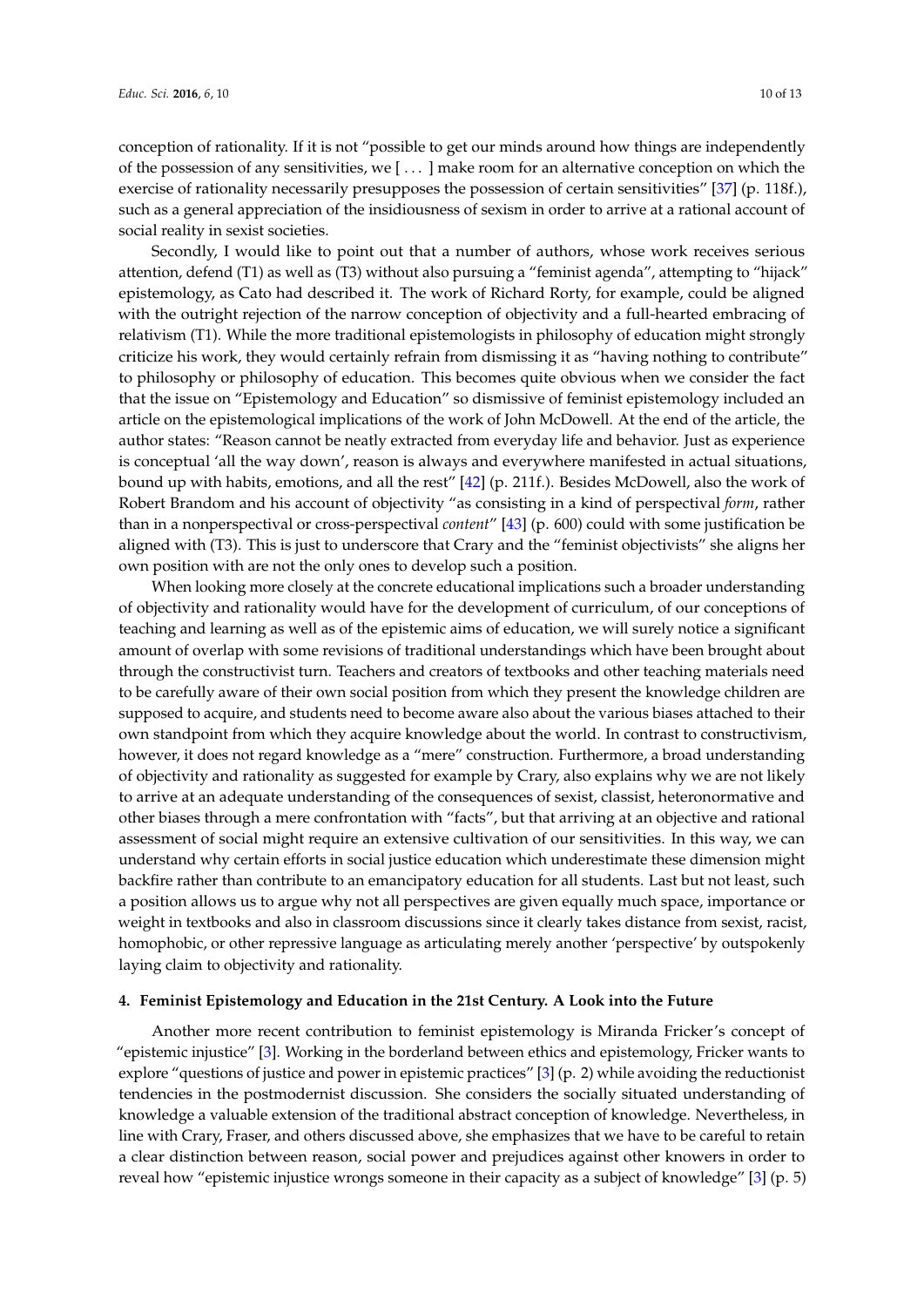through the ways in which epistemic authority is granted or not. In this way she wants to contribute to making our epistemic practices "at once more rational and more just" [\[3\]](#page-10-2) (p. 4). In this way Fricker is careful to consider how question of justice are integral to epistemological questions, while also not conflating one with the other.

Fricker's concept of epistemic injustice serves well as a foil against which to understand some of the ambivalences with which feminist epistemology has been received within philosophy of education. In general philosophy, the biased attitude against feminist philosophy has been called out as a "double standard" [\[44\]](#page-12-0). A similar double standard is at times detectable in philosophy of education as well. Feminists' demands for a shift of the epistemic framework originating in the Enlightenment ideals of science, rationality and objectivity, have been met with mixed reactions. Cato's (2008) dismissal of Ford's article as reducing epistemology to politics and power relations and embracing a strong relativist position is one such example. I hope that I have shown convincingly that feminist epistemologists have criticized traditional, narrow objectivism from a multitude of angles and without accepting simplistic forms of relativism or even defending relativist postions at all, and that, furthermore, many mainstream (non-feminist) philosophers similarly defend a post-foundationalist epistemology nowadays. I have also pointed to some promising examples within philosophy of education where these parallels and overlaps of feminist and non-feminist epistemologies are recognized and feminist epistemologies' achievements receive more adequate acknowledgment or are employed to discuss epistemological issues in education in a broader context which goes beyond strictly feminist interests and questions (cf. e.g., [\[10](#page-10-9)[,16](#page-11-5)[,37](#page-11-23)[,41](#page-11-27)[,45–](#page-12-1)[47\]](#page-12-2)). In a footnote, Crary makes the following statement: "Although *non*-feminist critiques of 'narrower' metaphysics are often discussed within mainstream philosophical circles, they are rarely assessed in the same patronizing terms" [\[37\]](#page-11-23) (p. 189). I think it is time to acknowledge that fruitful perspectives laying claim to non-traditional understandings of objectivity and reason can be extracted from feminist criticism, which show the traditional conceptions as inadequate and propose more fitting alternatives, rather than reducing all questions of knowledge to questions of power and simply embracing relativism. And I think these broader understandings of objectivity and rationality are highly instructive if we want to adequately discuss questions such as which knowledge, epistemic skills, abilities, or character traits should matter in 21st century education, in globalizing, pluralist societies which continue to be shaped by sexist, classist, racist, ableist, heteronormative, and other biases.

**Conflicts of Interest:** The author declares no conflict of interest.

### **References**

- <span id="page-10-0"></span>1. Hooks, B. *Feminism is for Everybody: Passionate Politics*; South End Press: Cambridge, MA, USA, 2000.
- <span id="page-10-1"></span>2. Tuana, N. Coming to Understand: Orgasm and the Epistemology of Ignorance. *Hypatia* **2004**, *19*, 194–232. [\[CrossRef\]](http://dx.doi.org/10.1111/j.1527-2001.2004.tb01275.x)
- <span id="page-10-2"></span>3. Fricker, M. *Epistemic Injustice*; Oxford University Press: Oxford, UK, 2007.
- <span id="page-10-3"></span>4. Martin, J.R. Excluding Women from the Educational Realm. In *Education Feminism: Classic and Contemporary Readings*; Thayer-Bacon, B., Stone, L., Sprecher, K.M., Eds.; State University of New York Press: Albany, NY, USA, 2013; pp. 41–58.
- <span id="page-10-4"></span>5. Hesse, M. How to be Postmodern without Being a Feminist. *Monist* **1994**, *77*, 445–461. [\[CrossRef\]](http://dx.doi.org/10.5840/monist199477423)
- <span id="page-10-6"></span><span id="page-10-5"></span>6. Thayer-Bacon, B.J. Nurturing of a Relational Epistemology. *Educ. Theor.* **1997**, *47*, 239–260. [\[CrossRef\]](http://dx.doi.org/10.1111/j.1741-5446.1997.00239.x)
- 7. Kincheloe, J.L. *Knowledge and Critical Pedagogy: An Introduction*; Springer Science and Business Media: New York, NY, USA, 2008.
- <span id="page-10-7"></span>8. Banks, J.A. The Historical Reconstruction of Knowledge about Race: Implications for Transformative Teaching. *Educ. Res.* **1995**, *24*, 15–25. [\[CrossRef\]](http://dx.doi.org/10.3102/0013189X024002015)
- <span id="page-10-8"></span>9. Nieto, S. Multicultural Education in the United States. In *The Routledge International Companion to Multicultural Education*; Banks, J.A., Ed.; Routledge: New York, NY, USA, 2009; pp. 79–95.
- <span id="page-10-9"></span>10. Phillips, D.C.; Ruitenberg, C. *Education, Culture and Epistemological Diversity: Mapping a Disputed Terrain*; Springer: Dordrecht, The Netherlands, 2012.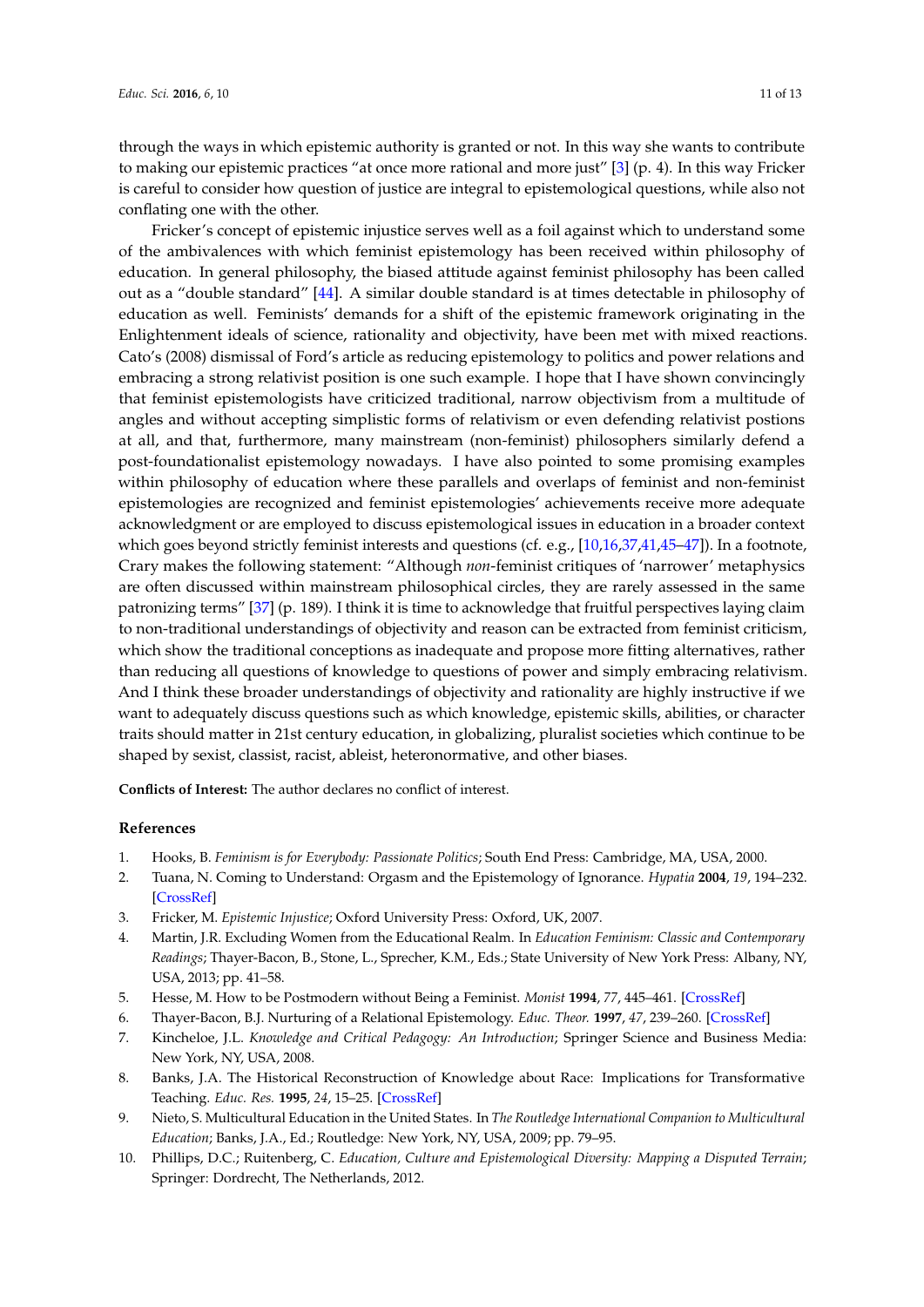- <span id="page-11-0"></span>11. Siegel, H. *Rationality Redeemed? Further Dialogues on an Educational Ideal*; Routledge: New York, NY, USA; London, UK, 1997.
- <span id="page-11-1"></span>12. Thayer-Bacon, B.J.; Turner, G. What Feminist Inquiry Contributes to Philosophy and Philosophy of Education? A Symposium. *Educ. Theor.* **2007**, *57*, 297–306. [\[CrossRef\]](http://dx.doi.org/10.1111/j.1741-5446.2007.00258.x)
- <span id="page-11-2"></span>13. Siegel, H. A Symposium on Epistemology and Education: Introduction. *Educ. Theor.* **2008**, *58*, 123–124. [\[CrossRef\]](http://dx.doi.org/10.1111/j.1741-5446.2008.00280.x)
- <span id="page-11-3"></span>14. Ford, M. Situating Knowledges as Coalition Work. *Educ. Theory* **2007**, *57*, 307–324. [\[CrossRef\]](http://dx.doi.org/10.1111/j.1741-5446.2007.00259.x)
- <span id="page-11-4"></span>15. Cato, D. Afterwords. *Educ. Theor.* **2008**, *58*, 249–250. [\[CrossRef\]](http://dx.doi.org/10.1111/j.1741-5446.2007.00279.x)
- <span id="page-11-5"></span>16. Lang, J.C. Epistemologies of Situated Knowledges: "Troubling" Knowledge in Philosophy of Education. *Educ. Theor.* **2011**, *61*, 75–96. [\[CrossRef\]](http://dx.doi.org/10.1111/j.1741-5446.2011.00392.x)
- <span id="page-11-6"></span>17. Harding, S. *The Science Question in Feminism*; Cornell University Press: Ithaca, NY, USA, 1986.
- <span id="page-11-7"></span>18. Hartsock, N. *The Feminist Standpoint Revisted and Other Essays*; Westview Press: Boulder, CO, USA, 1998.
- <span id="page-11-8"></span>19. Lukács, G. *History and Class Consciousness*; MIT Press: Cambridge, MA, USA, 1971.
- <span id="page-11-9"></span>20. Harding, S. *Whose Science? Whose Knowledge*; Cornell University Press: Ithaca, NY, USA, 1991.
- <span id="page-11-10"></span>21. Harding, S. *Is Science Multicultural? Postcolonialisms, Feminisms, and Epistemologies*; Indiana University Press: Bloomington, IN, USA, 1998.
- <span id="page-11-11"></span>22. Collins, P.H. *Black Feminist Thought: Knowledge, Consciousness, and the Politics of Empowerment*; Routledge: London, UK; New York, NY, USA, 2000.
- <span id="page-11-12"></span>23. Cixous, H. Le Rire de La Méduse. *L'Arc* **1975**, *61*, 39–54.
- <span id="page-11-13"></span>24. Irigaray, L. *Speculum of the Other Woman*; Cornell University Press: Ithaca, NY, USA, 1985.
- <span id="page-11-14"></span>25. Irigaray, L. *An Ethics of Sexual Difference*; Cornell University Press: Ithaca, NY, USA, 1993.
- <span id="page-11-15"></span>26. Kristeva, J. *Desire in Language: A Semiotic Approach to Literature and Art*; Columbia University Press: New York, NY, USA, 1980.
- <span id="page-11-16"></span>27. Butler, J. *Gender Trouble*; Routledge: New York, NY, USA, 1990.
- <span id="page-11-17"></span>28. Butler, J. *Excitable Speech: The Politics of the Performative*; Routledge: New York, NY, USA, 1997.
- <span id="page-11-18"></span>29. Bordo, S. Feminism, Postmodernism, and Gender Skepticism. In *Feminism/Postmodernism*; Nicholson, L., Ed.; Routledge: London, UK; New York, NY, USA, 1990; pp. 133–156.
- <span id="page-11-19"></span>30. Haraway, D. Situated Knowledges: The Science Question in Feminism and the Privilege of Partial Perspective. *Fem. Stud.* **1988**, *14*, 575–599. [\[CrossRef\]](http://dx.doi.org/10.2307/3178066)
- <span id="page-11-20"></span>31. Benhabib, S. Feminism and Postmodernism. In *Feminist Contestations: A Philosophical Exchange*; Benhabib, S., Butler, J., Cornell, D., Eds.; Routledge: London, UK; New York, NY, USA, 1995; pp. 17–34.
- <span id="page-11-21"></span>32. Nelson, L.H. *Who Knows? From Quine to a Feminist Empiricism*; Temple University Press: Philadelphia, PA, USA, 1990.
- 33. Nelson, L.H. Epistemological Communities. In *Feminist Epistemologies (Thinking Gender)*; Alcoff, L., Potter, E., Eds.; Routledge: New York, NY, USA, 1993; pp. 121–159.
- 34. Longino, H. *Science as Social Knowledge*; Princeton University Press: Princeton, NJ, USA, 1990.
- 35. Longino, H. *The Fate of Knowledge*; Princeton University Press: Princeton, NJ, USA, 2001.
- <span id="page-11-22"></span>36. Anderson, E. Feminist Epistemology and Philosophy of Science. 2015. Available online: http://plato.stanford.edu/archives/fall2015/entries/feminism-epistemology/ (accessed on 19 December 2015).
- <span id="page-11-23"></span>37. Crary, A. *Beyond Moral Judgment*; Harvard University Press: London, UK; Cambridge, MA, USA, 2007.
- <span id="page-11-24"></span>38. Flax, J. *Thinking Fragments. Psychoanalysis, Feminism and Postmodernism in the Contemporary West*; University of California Press: Berkeley, CA, USA, 1990.
- <span id="page-11-25"></span>39. Fraser, N.; Nicholson, L. Social Criticism with Philosophy: Feminism and Postmodernism. In *Feminism/Postmodernism*; Nicholson, L., Ed.; Routledge: London, UK; New York, NY, USA, 1990; pp. 19–38.
- <span id="page-11-26"></span>40. Code, L. *What Can She Know? Feminist Theory and the Construction of Knowledge*; Cornell University Press: Ithaca, NY, USA, 1991.
- <span id="page-11-27"></span>41. Thayer-Bacon, B. Pragmatism and Feminism as Qualified Relativism. *Stud. Philos. Educ.* **2003**, *22*, 417–438. [\[CrossRef\]](http://dx.doi.org/10.1023/A:1025735417682)
- <span id="page-11-28"></span>42. Hanks, C. Indoctrination and the Space of Reasons. *Educ. Theor.* **2008**, *58*, 193–212. [\[CrossRef\]](http://dx.doi.org/10.1111/j.1741-5446.2008.00284.x)
- <span id="page-11-29"></span>43. Brandom, R. *Making It Explicit: Reasoning, Representing, and Discursive Commitment*; Harvard University Press: London, UK; Cambridge, MA, USA, 1994.